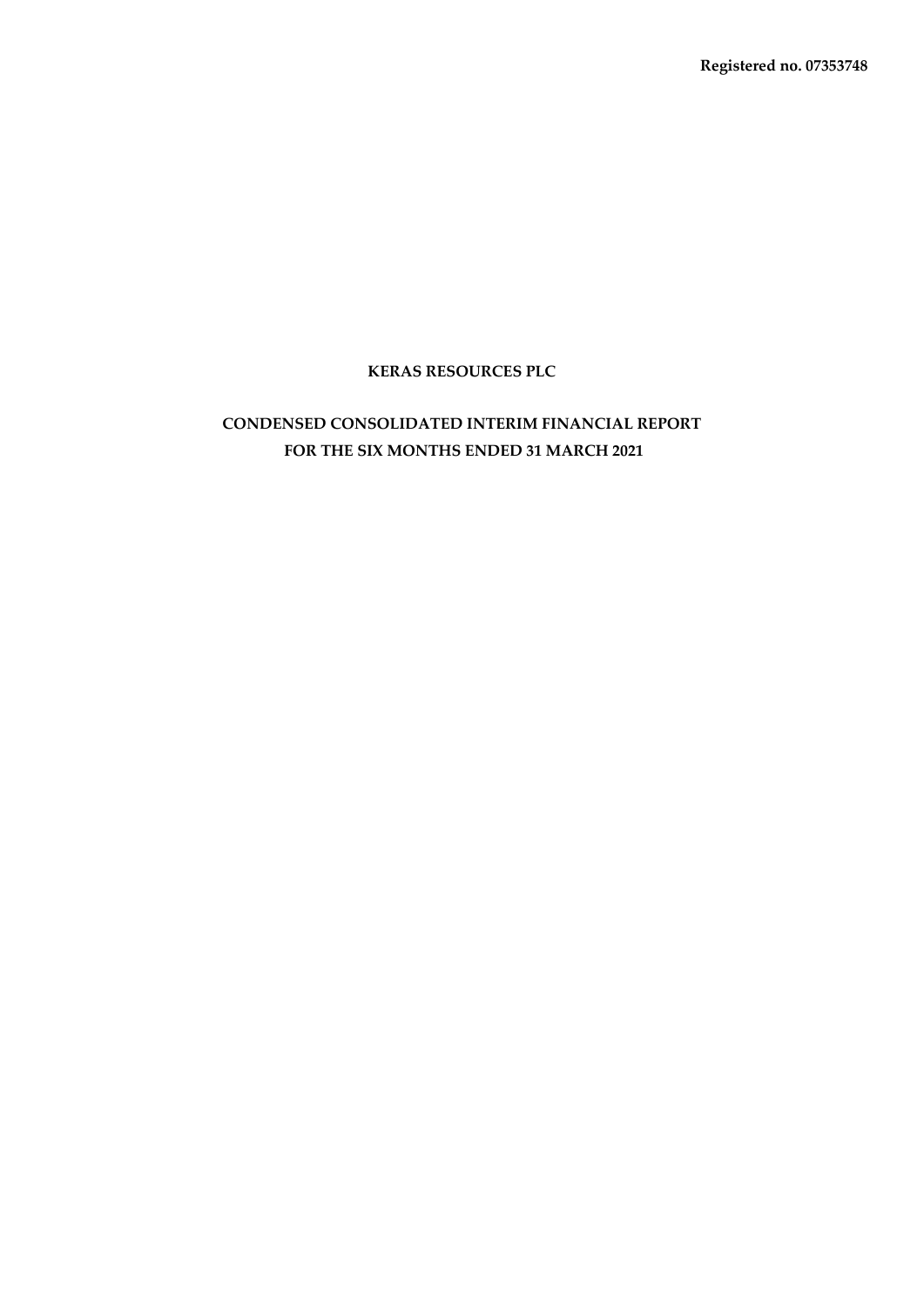### **CONTENTS**

|                                                                           | Page           |
|---------------------------------------------------------------------------|----------------|
| Company Information                                                       | $\mathbf{1}$   |
| Chairman's Review                                                         | $\overline{2}$ |
| Condensed Consolidated Statement of Comprehensive Income                  | 5              |
| Condensed Consolidated Statement of Financial Position                    | 6              |
| Condensed Consolidated Statement of Changes in Equity - 31 March 2020     | 7              |
| Condensed Consolidated Statement of Changes in Equity - 30 September 2020 | 8              |
| Condensed Consolidated Statement of Changes in Equity - 31 March 2021     | 9              |
| Condensed Consolidated Statement of Cash Flows                            | 10             |
| Notes to the Condensed Consolidated Interim Financial Report              | 11             |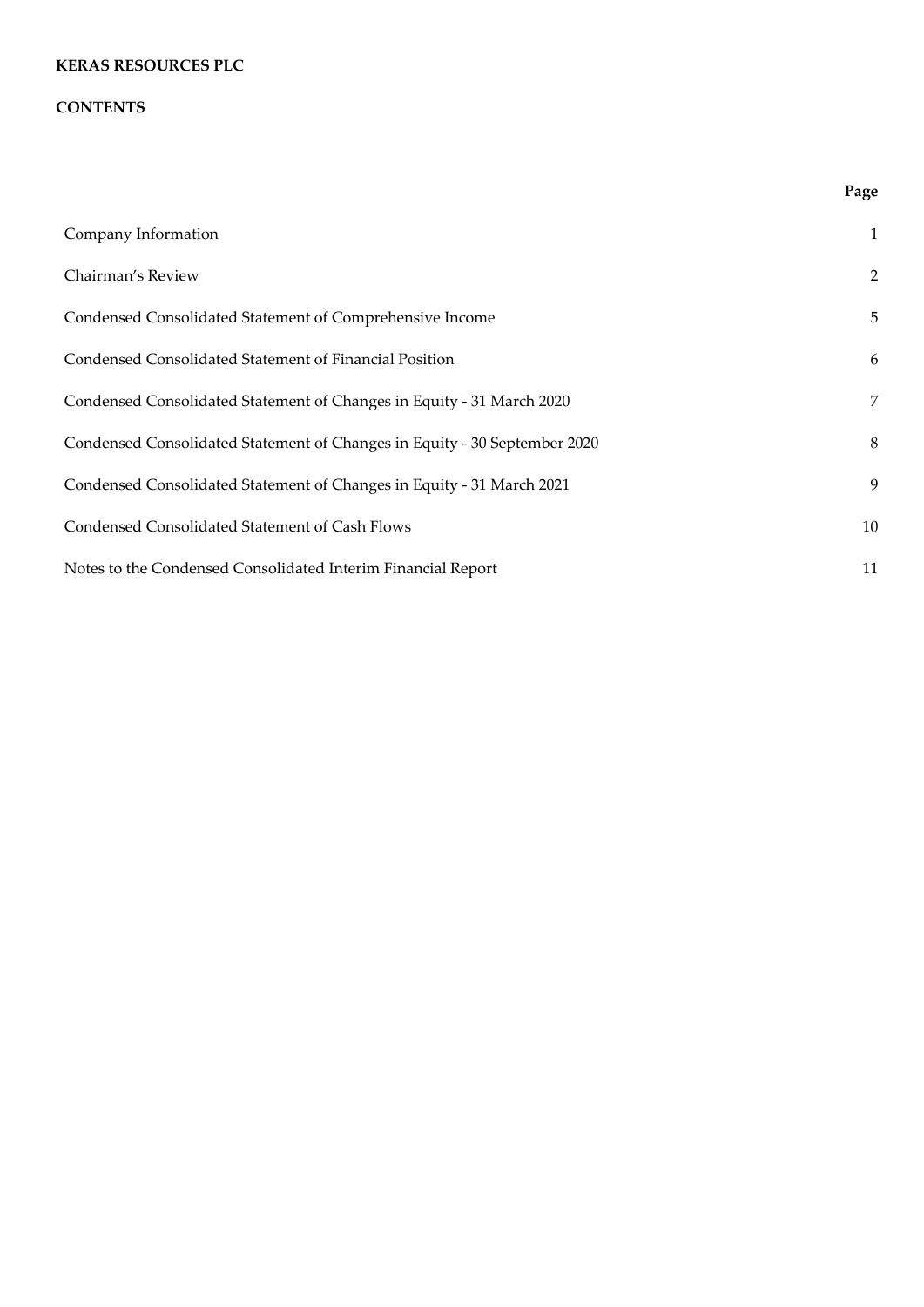### **COMPANY INFORMATION**

| Directors:                           | <b>B</b> Moritz                                                                       | Non-Executive Chairman         |  |  |  |  |
|--------------------------------------|---------------------------------------------------------------------------------------|--------------------------------|--|--|--|--|
|                                      | R Lamming                                                                             | <b>Chief Executive Officer</b> |  |  |  |  |
|                                      | D Reeves                                                                              | Non-Executive Director         |  |  |  |  |
| Company secretary:                   | Cargil Management Services Limited                                                    |                                |  |  |  |  |
| Company number:                      | 07353748                                                                              |                                |  |  |  |  |
| Registered office:                   | 27/28 Eastcastle Street<br>London W1W 8DH                                             |                                |  |  |  |  |
| Nominated advisor<br>& Joint Broker: | SP Angel Corporate Finance LLP<br>35-39 Maddox Street<br>London W1S 2PP               |                                |  |  |  |  |
| Joint broker:                        | Shard Capital Partners LLP<br>23rd Floor, 20 Fenchurch St, Bridge,<br>London EC3M 3BY |                                |  |  |  |  |
| Solicitors:                          | <b>Memery Crystal</b><br>165 Fleet Street<br>London EC4A 2DY                          |                                |  |  |  |  |
| Group auditors:                      | PKF Littlejohn LLP<br>1 Westferry Circus<br>Canary Wharf<br>London E14 4HD            |                                |  |  |  |  |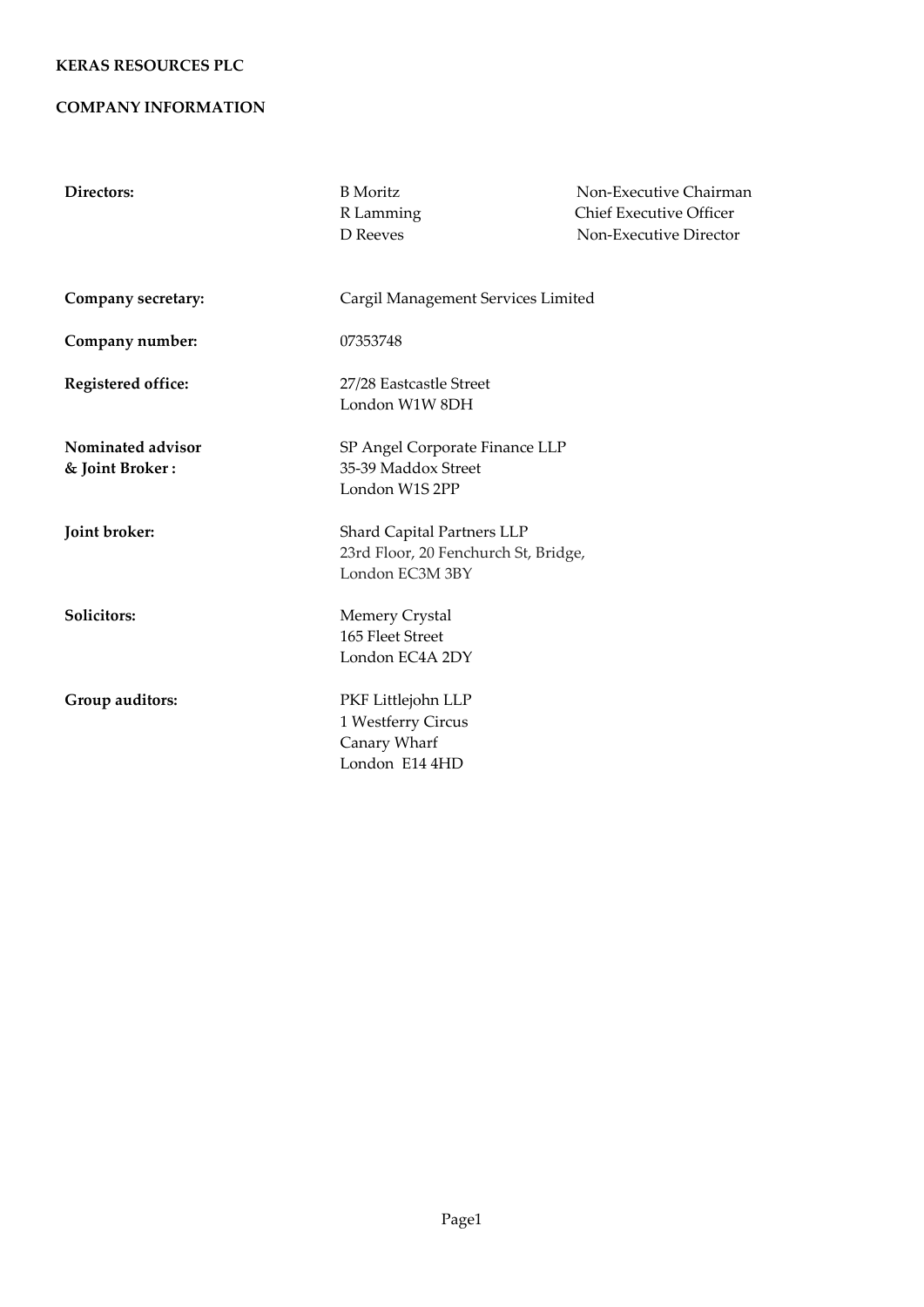# **CHAIRMAN'S REVIEW FOR THE SIX MONTHS ENDED 31 MARCH 2021**

I am pleased to report on our activities over the past six months. The team in Utah has worked very hard on the installation of the milling plant for the Diamond Creek mine. This had its challenges but it is great to see the plant being commissioned. We now have the in-house capacity to produce a range of high-quality products that we can tailor for customers and will now process the remainder of the run-of-mine ore from our 2020 mining season. The plant will also reduce our operating costs as no third-party tolling will be required going forward. Work will now focus on ensuring full road access and maintenance is complete so that we can commence our 2021 mining schedule. Production from our mining season is expected to commence in July and will run through to October.

Management has also continued to engage with the Togolese Authorities on the final permitting for the Nayéga manganese project in Togo and we are very pleased to welcome Blaise Gozan, previously employed by Rio Tinto in Canada, as Country Manager who further bolsters our presence and expertise in country and will continue to progress discussions on our behalf.

#### **Diamond Creek Phosphate Mine (Diamond Creek) – Utah, US**

Diamond Creek is a fully permitted, high grade organic phosphate mine and Keras now holds a 51% controlling interest having paid the final tranche of a US\$2.5m loan to Falcon Isle Resources, the owner of the Diamond Creek mine, at the end of December 2020. Work throughout the period at Diamond Creek focussed on the installation of the milling plant at Spanish Fork, Utah, which is being commissioned during June 2021, and provides the in-house capacity to beneficiate products on site and sell a range of premium organic phosphates directly into the high demand US fertiliser markets. This capacity will be further enhanced once the granulator plant is brought online. Delivery had been delayed due to shipping container constraints but this is now en route to site and will be commissioned later this year. The 2020 mining campaign - when we can carry out our physical mining activities and produce our target run-of-mine tonnages for the year - was completed in October 2020 with a total of 7,620 ore tons extracted. As previously announced, we plan to mine 10,000 tons during the 2021 mining season commencing during July 2021 - to ensure that sufficient material is available for planned sales, while maintaining the phased increase to the Year 5 target of 48,000 tons of commercial production.

Sales from the 2020 mining campaign up to 31 March 2021 were 1,297 tons, and the year-to-date total sales are 2,483 tons, at an average sales price of \$267 per ton, representing approximately 50% of forecast sales to 31 December 2021. To date we have sold six products in both 1 ton and 50lb bags to 21 different customers with several repeat orders, all produced through toll treating agreements. The majority of the orders have been for testwork to benchmark our products against their current producers and with the recent commissioning of our milling plant in Spanish Fork we can now not only guarantee high grade products in North America but can also guarantee tonnages.

Falcon Isle Resources only became a Keras subsidiary on 31 December 2020, as such only the Q1 2021 sales (241 tons) are reported as Revenue in the Income Statement.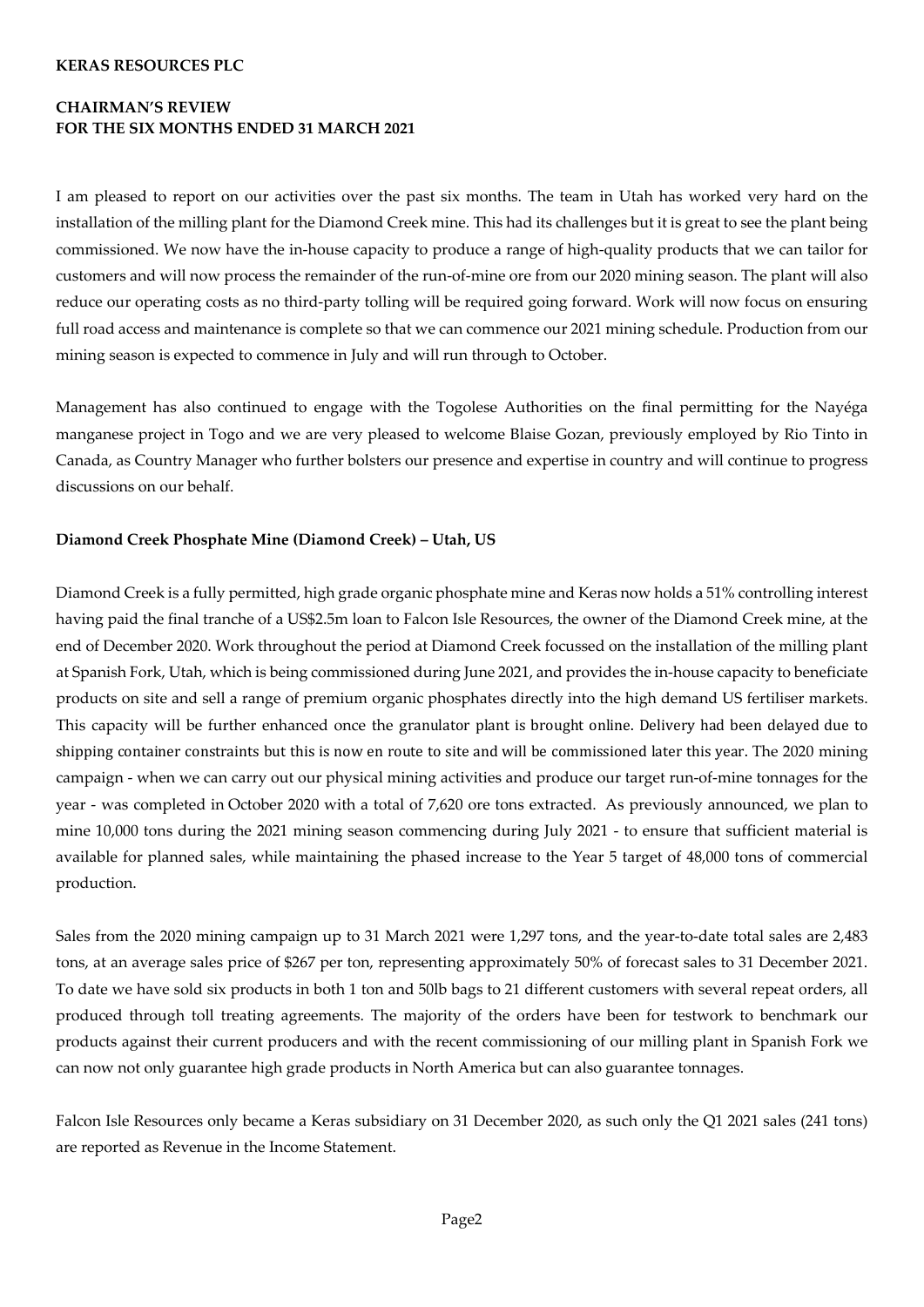# **CHAIRMAN'S REVIEW FOR THE SIX MONTHS ENDED 31 MARCH 2021**

With the milling plant now in production, sales of our #100 and #350 mesh product will be our key focus as we increase our production and are now able to deliver products on demand. We expect our granulated products to be available for sale in the first quarter of 2022 to meet the new season's demand. Further improvements to the plant are envisaged in order to widen our product range, and the Company has ample funds in hand to finance its 51% share of the cost.

#### **Nay**é**ga Manganese Project – Togo**

Management remains in close communication with the Togolese Ministry of Mines & Energy on the Exploitation Permit for the Nayéga Manganese Project and whilst this remains pending, we are very pleased to announce the appointment of Blaise Gozan as Togo Country Manager for Keras Resources Plc. Blaise is a Togolese national, and he joins the Company from Rio Tinto in Canada bringing a wealth of experience in mining and project management to this role. We look forward to updating shareholders on the Exploitation Permit when we have additional information to share.

#### **Financial Review**

The current financial period for Keras has been extended to 15 months and will end on 31 December 2021, enabling the accounts of all subsidiaries to terminate on the same date. As a result, Keras will publish a second interim statement for the six months ending 30 September 2021.

The loss for the six months to 31 March 2021 was £506,000 compared with £809,000 for the comparable period in 2020. As explained above there was no material revenue in the period, but increasing sales are expected to be reflected in the next interim statement to 30 September 2021.

Management was very pleased to complete two placings during the period through to the end of March 2021. These funds have in part been utilised to fund Falcon Isle Resources working capital requirements, and to finance our 51% of the plant expansion in Utah. In addition, they have allowed us to bolster our management team and to provide additional working capital. Our Directors all supported these placings, and we welcomed a number of new holders to our register.

#### **Focus on Sustainability**

We are aware of our responsibility as an employer and a mining company, and we are committed to upholding best practice across our business. We care about all our stakeholders and are focused on looking to create value and benefits for all whilst seeking to manage and mitigate the potential impacts that our operations may have. Our assets are diverse in commodity and location but have important similarities – mining essential resources that can contribute to a more sustainable future, running simple operations with minimal processing requirements and looking to maintain a low carbon footprint. We are focused on meeting our commitments across the ESG space and will continue to be proactive in this area as we look to develop and sustain a positive legacy.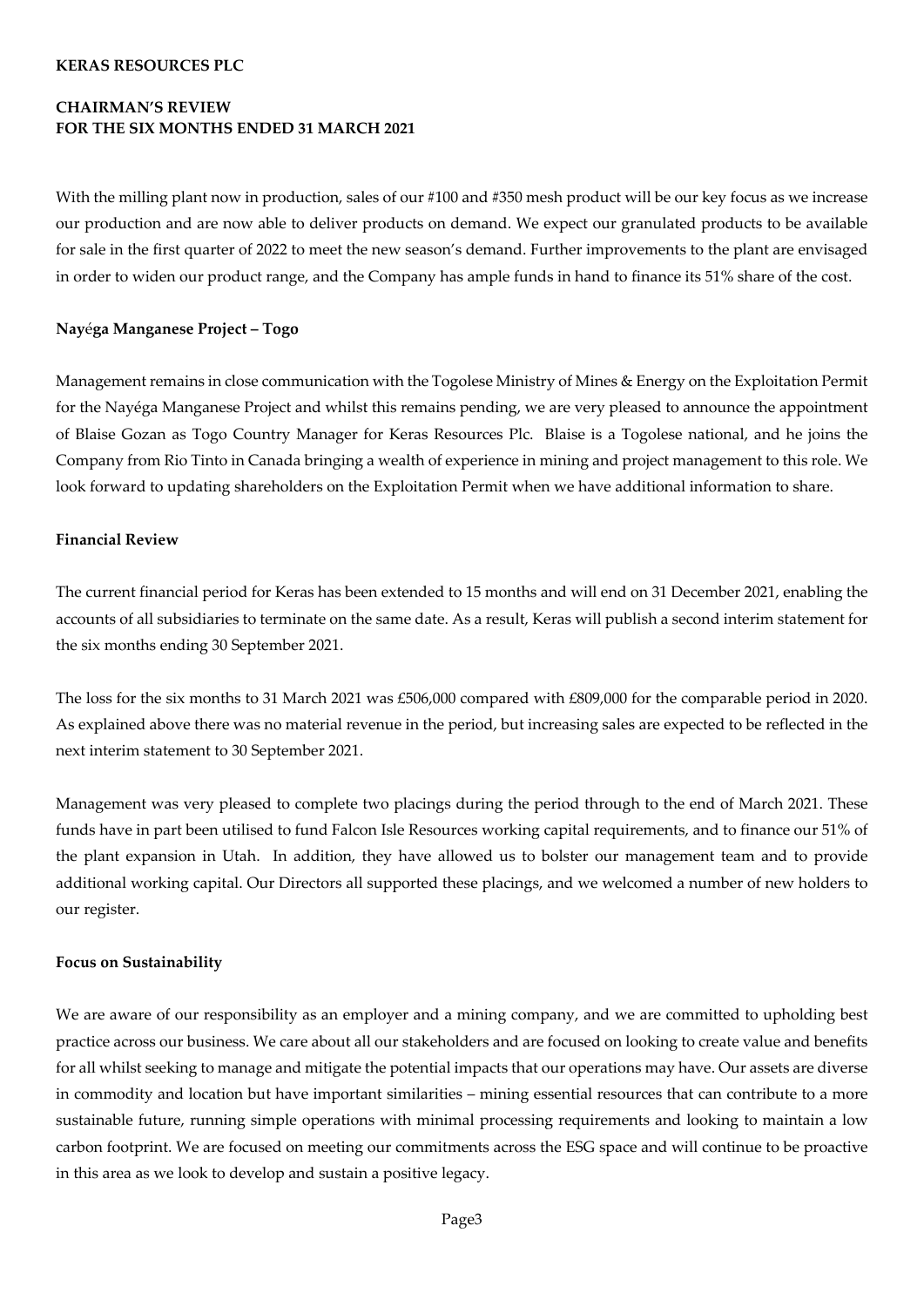# **CHAIRMAN'S REVIEW FOR THE SIX MONTHS ENDED 31 MARCH 2021**

#### **Looking Forward**

There was a range of challenges experienced during the period, notably the ongoing travel and quarantine restrictions due to the Covid pandemic which limited interactions between the business units and stopped key consultants and original equipment manufacturers from travelling and the knock-on effects resulting in the global imbalance of shipping containers, but we look forward to the coming months. Mining will be underway in Utah soon and we will continue to process and sell premium organic phosphate from Diamond Creek whilst we also pursue the Exploitation Permit in Togo. Whilst securing the final grant has continued to take time, we remain confident in the process and continue to work hard to look to unlock this.

Finally, I would like to take this opportunity to thank the rest of the board and management for their ongoing hard work and shareholders for their continuing support.

**Brian Moritz** Chairman 23 June 2021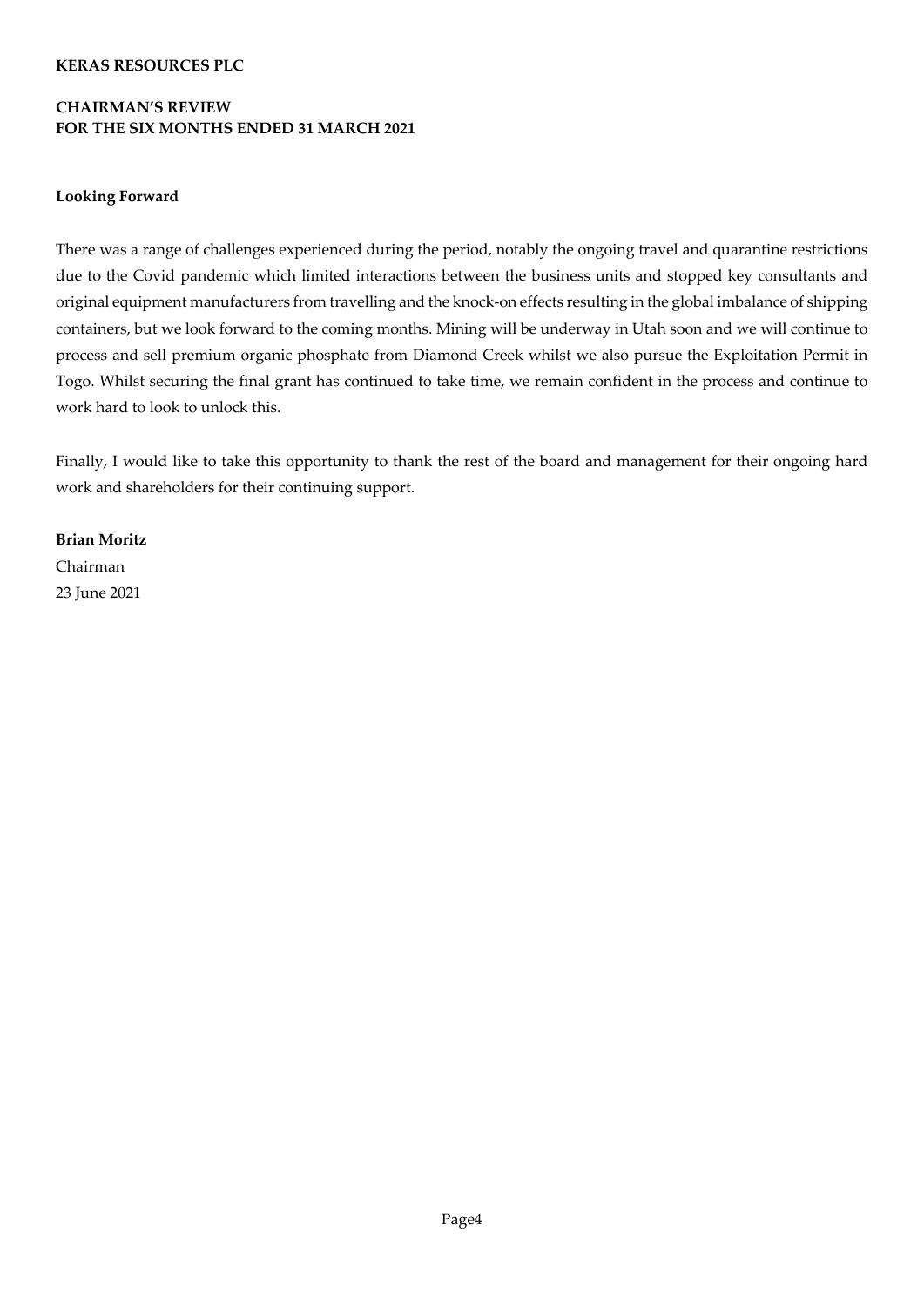# **CONDENSED CONSOLIDATED STATEMENT OF COMPREHENSIVE INCOME FOR THE SIX MONTHS ENDED 31 MARCH 2021**

|                                                             | 31-Mar-21   | 31-Mar-20   | 30-Sep-20 |
|-------------------------------------------------------------|-------------|-------------|-----------|
|                                                             | (unaudited) | (unaudited) | (audited) |
|                                                             | £'000       | £'000       | £'000     |
| <b>Continuing operations</b>                                |             |             |           |
| Revenue                                                     | 31          |             |           |
| Cost of production                                          | (74)        |             |           |
| <b>Gross loss</b>                                           | (43)        |             |           |
| Administrative and exploration expenses                     | (517)       | (810)       | (1,235)   |
| Loss from operating activities                              | (560)       | (810)       | (1,235)   |
| Finance income                                              |             | 1           |           |
| Finance costs                                               |             |             | (3)       |
| Net finance costs                                           |             | 1           | (3)       |
| Share of net loss of associate accounted                    |             |             |           |
| for using the equity method                                 |             |             | (4)       |
| Loss before taxation                                        | (560)       | (809)       | (1,242)   |
| Taxation                                                    |             |             |           |
| Loss for the period                                         | (560)       | (809)       | (1,242)   |
| Other comprehensive income – items that may be              |             |             |           |
| subsequently reclassified to profit or loss                 |             |             |           |
| Exchange translation on foreign operations                  | (47)        | (3)         | (15)      |
| Change in fair value of available for sale financial assets |             |             |           |
| Items that will not be reclassified to profit or loss       |             |             |           |
| Change in fair value of equity investments at fair value    |             |             |           |
| through other comprehensive income                          |             |             |           |
| Total comprehensive (loss) for the period                   | (607)       | (812)       | (1,257)   |
| (Loss)/profit attributable to:                              |             |             |           |
| Owners of the Company                                       | (497)       | (753)       | (1, 181)  |
| Non-controlling interests                                   | (63)        | (56)        | (61)      |
| (Loss)/profit for the period                                | (560)       | (809)       | (1,242)   |
| Total comprehensive income/(loss) attributable to:          |             |             |           |
| Owners of the Company                                       | (556)       | (756)       | (1, 194)  |
| Non-controlling interests                                   | (51)        | (56)        | (63)      |
| Total comprehensive loss for the period                     | (607)       | (812)       | (1,257)   |
| Earnings per share - continuing operations                  |             |             |           |
| Basic and diluted (loss)/earnings per share (pence)         | (0.017)     | (0.029)     | (0.040)   |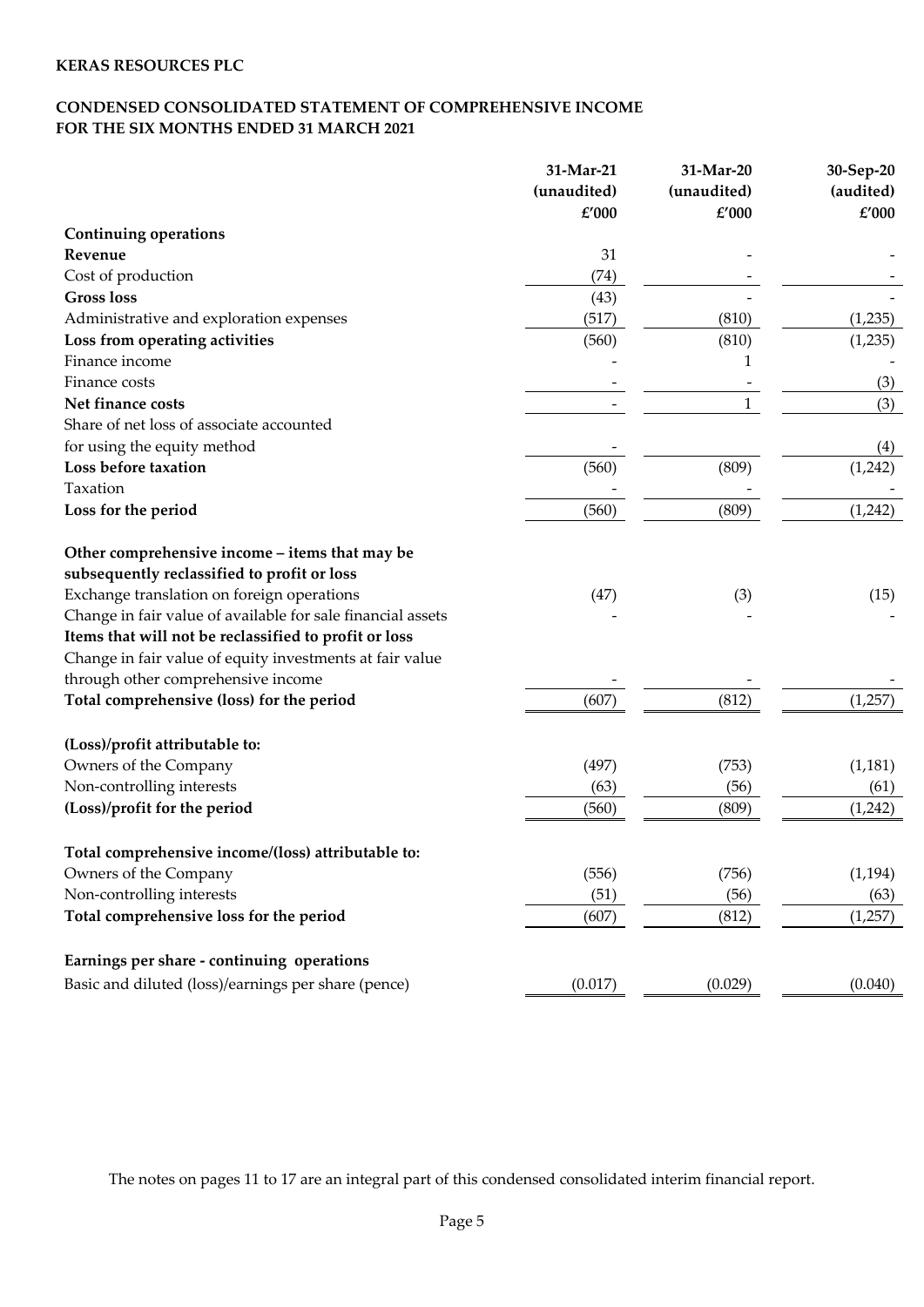# **CONDENSED CONSOLIDATED STATEMENT OF FINANCIAL POSITION AS AT 31 MARCH 2021**

|                                              | <b>Notes</b> | 31-Mar-21<br>(unaudited)<br>£'000 | 31-Mar-20<br>(unaudited)<br>£'000 | 30-Sep-20<br>(audited)<br>£'000 |
|----------------------------------------------|--------------|-----------------------------------|-----------------------------------|---------------------------------|
| <b>Assets</b>                                |              |                                   |                                   |                                 |
| Non-current assets                           |              |                                   |                                   |                                 |
| Intangible assets                            | 7            | 3,637                             | 1,066                             | 1,069                           |
| Property, plant and equipment                | 8            | 493                               | 274                               | 263                             |
| Investments accounted for using the          | 9            |                                   |                                   | 1,622                           |
| equity method                                |              | 4,130                             | 1,340                             | 2,954                           |
| <b>Current assets</b>                        |              |                                   |                                   |                                 |
| Inventory                                    | 10           | 135                               |                                   |                                 |
| Other investments                            | 11           |                                   |                                   |                                 |
| Trade and other receivables                  | 12           | 391                               | 36                                | 83                              |
| Cash and cash equivalents                    |              | 886                               | 87                                | 438                             |
|                                              |              | 1,412                             | 123                               | 521                             |
| <b>Total assets</b>                          |              | 5,542                             | 1,463                             | 3,475                           |
| Equity                                       |              |                                   |                                   |                                 |
| Equity attributable to owners of the Company |              |                                   |                                   |                                 |
| Share capital                                | 13           | 629                               | 279                               | 487                             |
| Share premium                                | 13           | 4,027                             | 419                               | 2,637                           |
| Other reserves                               |              | 68                                |                                   | 16                              |
| Retained deficit                             |              | (590)                             | 428                               | $\,8\,$                         |
|                                              |              | 4,134                             | 1,126                             | 3,148                           |
| Non-controlling interests                    |              | 934                               | (132)                             | (140)                           |
| <b>Total equity</b>                          |              | 5,068                             | 994                               | 3,008                           |
| Liabilities                                  |              |                                   |                                   |                                 |
| <b>Current liabilities</b>                   |              |                                   |                                   |                                 |
| Trade and other payables                     | 14           | 474                               | 469                               | 467                             |
|                                              |              | 474                               | 469                               | 467                             |
| <b>Total liabilities</b>                     |              | 474                               | 469                               | 467                             |
| Total equity and liabilities                 |              | 5,542                             | 1,463                             | 3,475                           |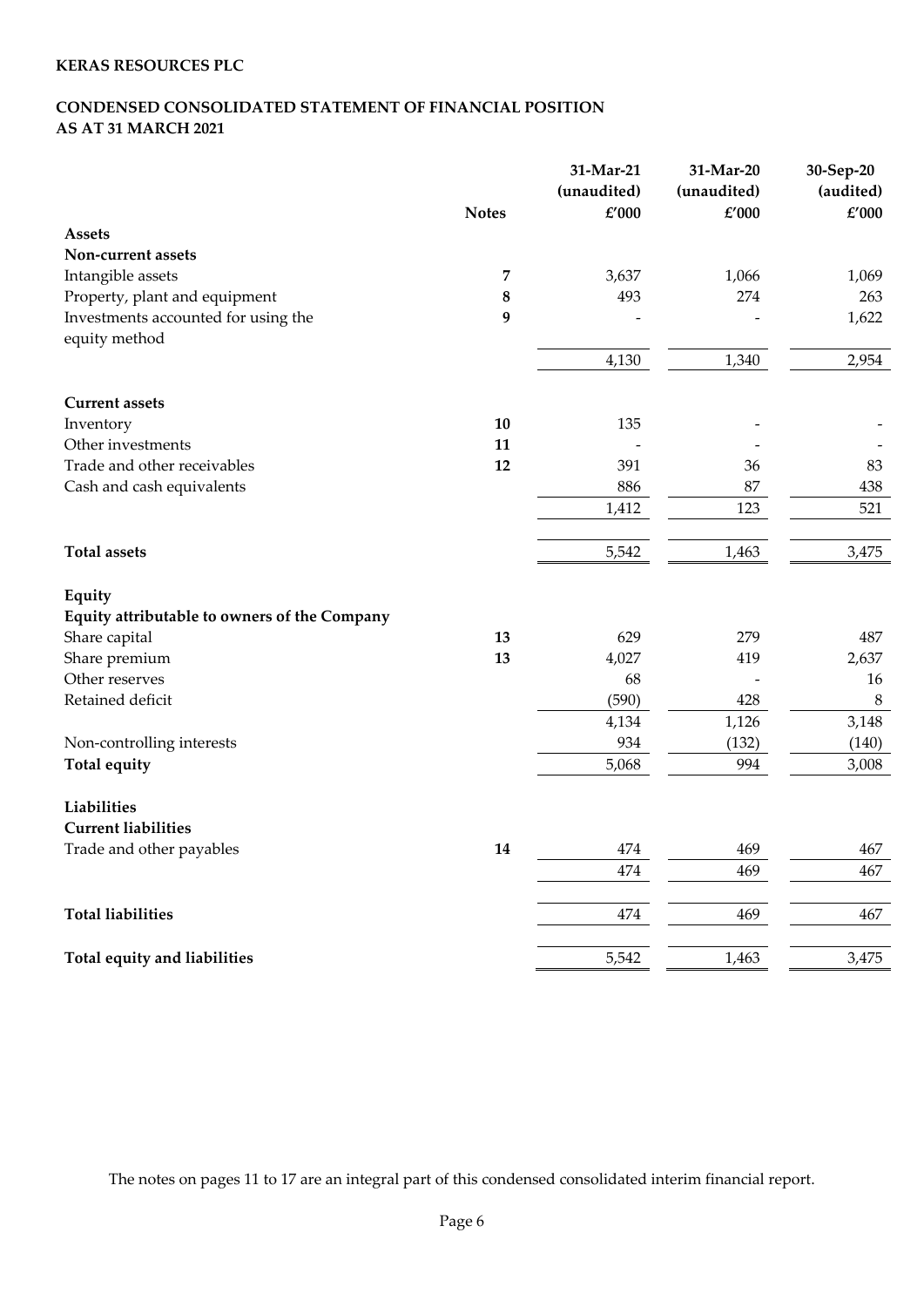### **CONDENSED CONSOLIDATED STATEMENT OF CHANGES IN EQUITY FOR THE SIX MONTHS ENDED 31 MARCH 2020**

|                                                                          | Total attributable to owners of the Company |                           |                                                        |                              |                                                 |                                             |                |                                           |                                 |
|--------------------------------------------------------------------------|---------------------------------------------|---------------------------|--------------------------------------------------------|------------------------------|-------------------------------------------------|---------------------------------------------|----------------|-------------------------------------------|---------------------------------|
|                                                                          | <b>Share</b><br>capital<br>£'000            | Share<br>premium<br>£'000 | <b>Share</b><br>option/<br>warrant<br>reserve<br>£'000 | Exchange<br>reserve<br>£'000 | Financial<br>assets at<br><b>FVOCI</b><br>£'000 | Retained<br>earnings/<br>(deficit)<br>£'000 | Total<br>£'000 | Non-<br>controlling<br>interests<br>£'000 | <b>Total</b><br>equity<br>£'000 |
| Balance at 1 October 2019 (audited)                                      | 7,266                                       | 10,938                    |                                                        | (33)                         | 3,459                                           | (10, 310)                                   | 11,320         | (76)                                      | 11,244                          |
| Loss for the period                                                      |                                             |                           |                                                        |                              |                                                 | (753)                                       | (753)          | (56)                                      | (809)                           |
| Other comprehensive income<br>Total comprehensive loss for the<br>period |                                             |                           |                                                        | 3<br>3                       | $\overline{\phantom{a}}$                        | (6)<br>(759)                                | (3)<br>(756)   | (56)                                      | (3)<br>(812)                    |
| Capital reduction                                                        | (7,023)                                     | (10, 938)                 |                                                        |                              | (3, 459)                                        | 11,497                                      | (9, 923)       |                                           | (9, 923)                        |
| Issue of ordinary shares                                                 | 36                                          | 429                       | $\overline{\phantom{0}}$                               | $\overline{\phantom{a}}$     |                                                 |                                             | 465            |                                           | 465                             |
| Issue costs                                                              |                                             | (10)                      |                                                        | $\overline{\phantom{a}}$     |                                                 |                                             | (10)           | $\overline{\phantom{a}}$                  | (10)                            |
| Share based payment transactions                                         |                                             |                           | 30                                                     |                              |                                                 |                                             | 30             |                                           | 30                              |
|                                                                          | (6,987)                                     | (10, 519)                 | 30                                                     | $\overline{\phantom{a}}$     | (3, 459)                                        | 11,497                                      | (9, 438)       | $\overline{\phantom{a}}$                  | (9, 438)                        |
| <b>Balance at 31 March 2020</b><br>(unaudited)                           | 279                                         | 419                       | 30                                                     | (30)                         | $\overline{\phantom{a}}$                        | 428                                         | 1,126          | (132)                                     | 994                             |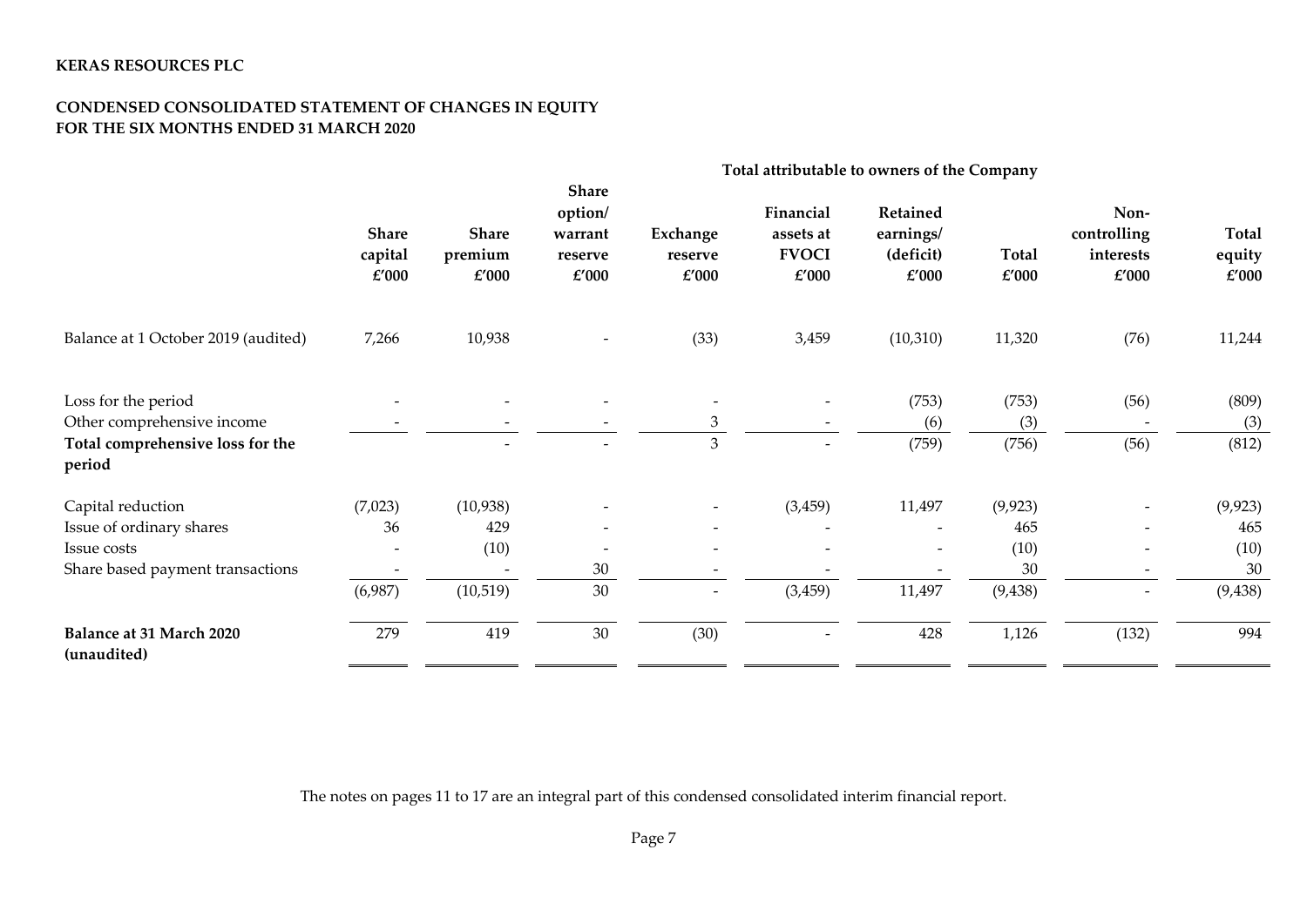## **CONDENSED CONSOLIDATED STATEMENT OF CHANGES IN EQUITY (CONTINUED) FOR THE SIX MONTHS ENDED 30 SEPTEMBER 2020**

|                                                                                                   | Total attributable to owners of the Company |                                          |                                                        |                                  |                                                 |                               |                              |                                           |                                  |
|---------------------------------------------------------------------------------------------------|---------------------------------------------|------------------------------------------|--------------------------------------------------------|----------------------------------|-------------------------------------------------|-------------------------------|------------------------------|-------------------------------------------|----------------------------------|
|                                                                                                   | <b>Share</b><br>capital<br>$\pounds'000$    | <b>Share</b><br>premium<br>$\pounds'000$ | <b>Share</b><br>option/<br>warrant<br>reserve<br>£'000 | Exchange<br>reserve<br>£'000     | Financial<br>assets at<br><b>FVOCI</b><br>£'000 | Retained<br>earnings<br>£'000 | Total<br>$\pounds'000$       | Non-<br>controlling<br>interests<br>£'000 | Total<br>equity<br>$\pounds'000$ |
| Balance at 1 April 2020<br>(unaudited)                                                            | 279                                         | 419                                      | $30\,$                                                 | (30)                             |                                                 | 428                           | 1,126                        | (132)                                     | 994                              |
| Loss for the period<br>Other comprehensive income<br>Total comprehensive income for<br>the period |                                             |                                          |                                                        | (19)<br>(19)                     | $\overline{\phantom{a}}$                        | (428)<br>10<br>(418)          | (428)<br>(9)<br>(437)        | (5)<br>(3)<br>(8)                         | (433)<br>(12)<br>(445)           |
| Issue of ordinary shares<br>Share based payment transactions<br>Issue costs<br>Transfer           | 208<br>$\overline{\phantom{a}}$<br>208      | 2,289<br>(71)<br>2,218                   | 33<br>$\overline{\phantom{a}}$<br>33                   | $\overline{2}$<br>$\overline{2}$ |                                                 | (2)<br>(2)                    | 2,497<br>33<br>(71)<br>2,459 |                                           | 2,497<br>33<br>(71)<br>2,459     |
| Balance at 30 September 2020<br>(audited)                                                         | 487                                         | 2,637                                    | 63                                                     | (47)                             |                                                 | $8\,$                         | 3,148                        | (140)                                     | 3,008                            |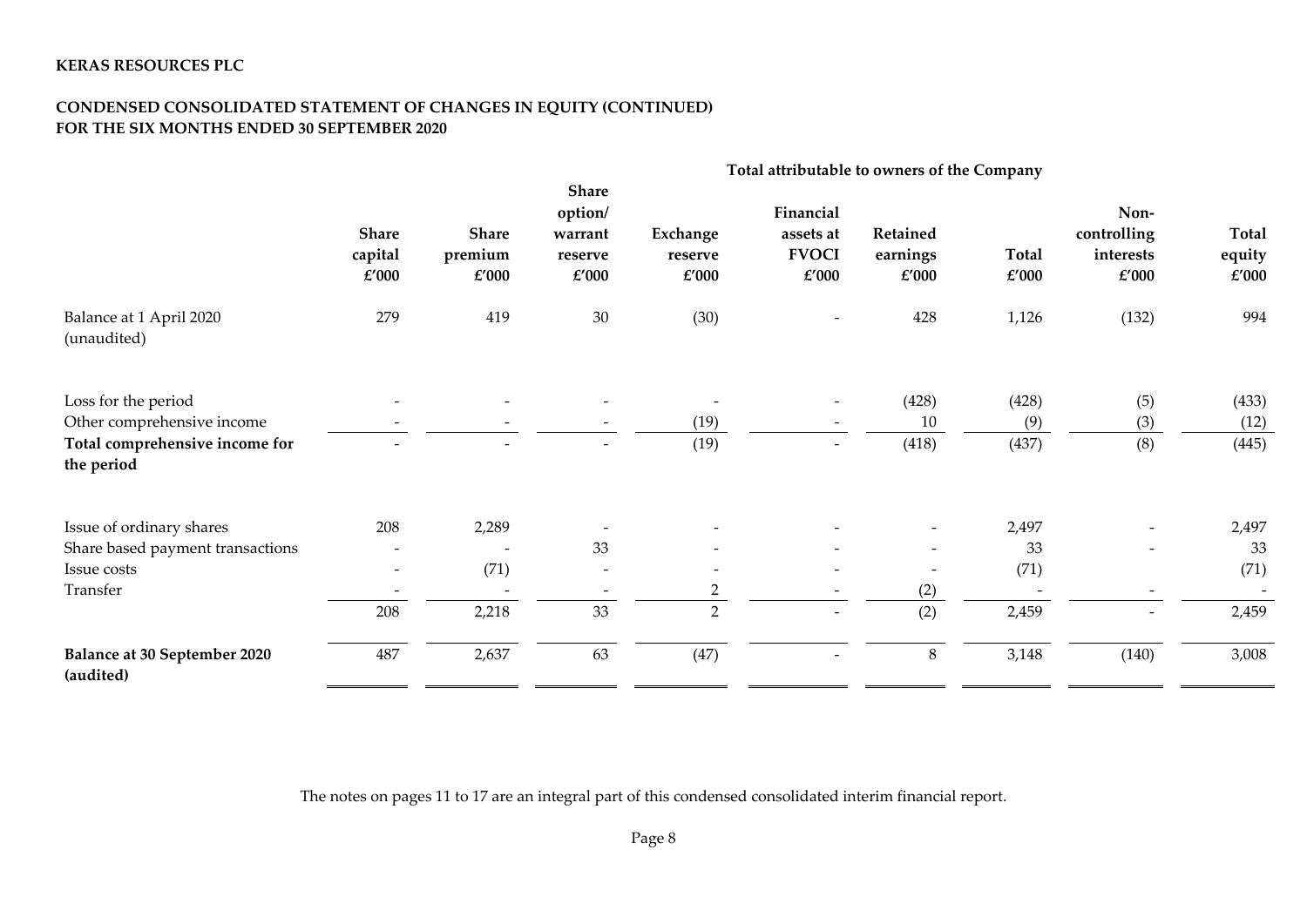# **CONDENSED CONSOLIDATED STATEMENT OF CHANGES IN EQUITY (CONTINUED) FOR THE SIX MONTHS ENDED 31 MARCH 2021**

|                                                | Total attributable to owners of the Company |                                          |                                                                |                              |                                                 |                                       |                |                                                   |                                 |
|------------------------------------------------|---------------------------------------------|------------------------------------------|----------------------------------------------------------------|------------------------------|-------------------------------------------------|---------------------------------------|----------------|---------------------------------------------------|---------------------------------|
|                                                | <b>Share</b><br>capital<br>£'000            | <b>Share</b><br>premium<br>$\pounds'000$ | <b>Share</b><br>option/<br>warrant<br>reserve<br>$\pounds'000$ | Exchange<br>reserve<br>£'000 | Financial<br>assets at<br><b>FVOCI</b><br>£'000 | Retained<br>earnings<br>$\pounds'000$ | Total<br>£'000 | Non-<br>controlling<br>interests<br>$\pounds'000$ | <b>Total</b><br>equity<br>£'000 |
| Balance at 1 October 2020<br>(audited)         | 487                                         | 2,637                                    | 63                                                             | (47)                         |                                                 | 8                                     | 3,148          | (140)                                             | 3,008                           |
| Loss for the period                            |                                             |                                          |                                                                |                              |                                                 | (497)                                 | (497)          | (63)                                              | (560)                           |
| Total other comprehensive<br>income            |                                             |                                          |                                                                | 42                           | $\overline{\phantom{a}}$                        | (101)                                 | (59)           | 12                                                | (47)                            |
| Total comprehensive loss for the<br>period     |                                             |                                          |                                                                | 42                           |                                                 | (598)                                 | (556)          | (51)                                              | (607)                           |
| Issue of ordinary shares                       | 142                                         | 1,463                                    |                                                                |                              |                                                 | $\overline{\phantom{a}}$              | 1,605          |                                                   | 1,605                           |
| Issue costs<br>Non-controlling interest on     |                                             | (73)                                     |                                                                |                              |                                                 |                                       | (73)           |                                                   | (73)                            |
| acquisition of subsidiary                      |                                             |                                          |                                                                |                              |                                                 |                                       |                | 1,125                                             | 1,125                           |
| Share based payment transactions               |                                             |                                          | 10                                                             |                              |                                                 |                                       | 10             |                                                   | 10                              |
|                                                | 142                                         | 1,390                                    | 10                                                             |                              |                                                 |                                       | 1,542          | 1,125                                             | 2,667                           |
| <b>Balance at 31 March 2021</b><br>(unaudited) | 629                                         | 4,027                                    | 73                                                             | (5)                          | $\overline{\phantom{0}}$                        | (590)                                 | 4,134          | 934                                               | 5,068                           |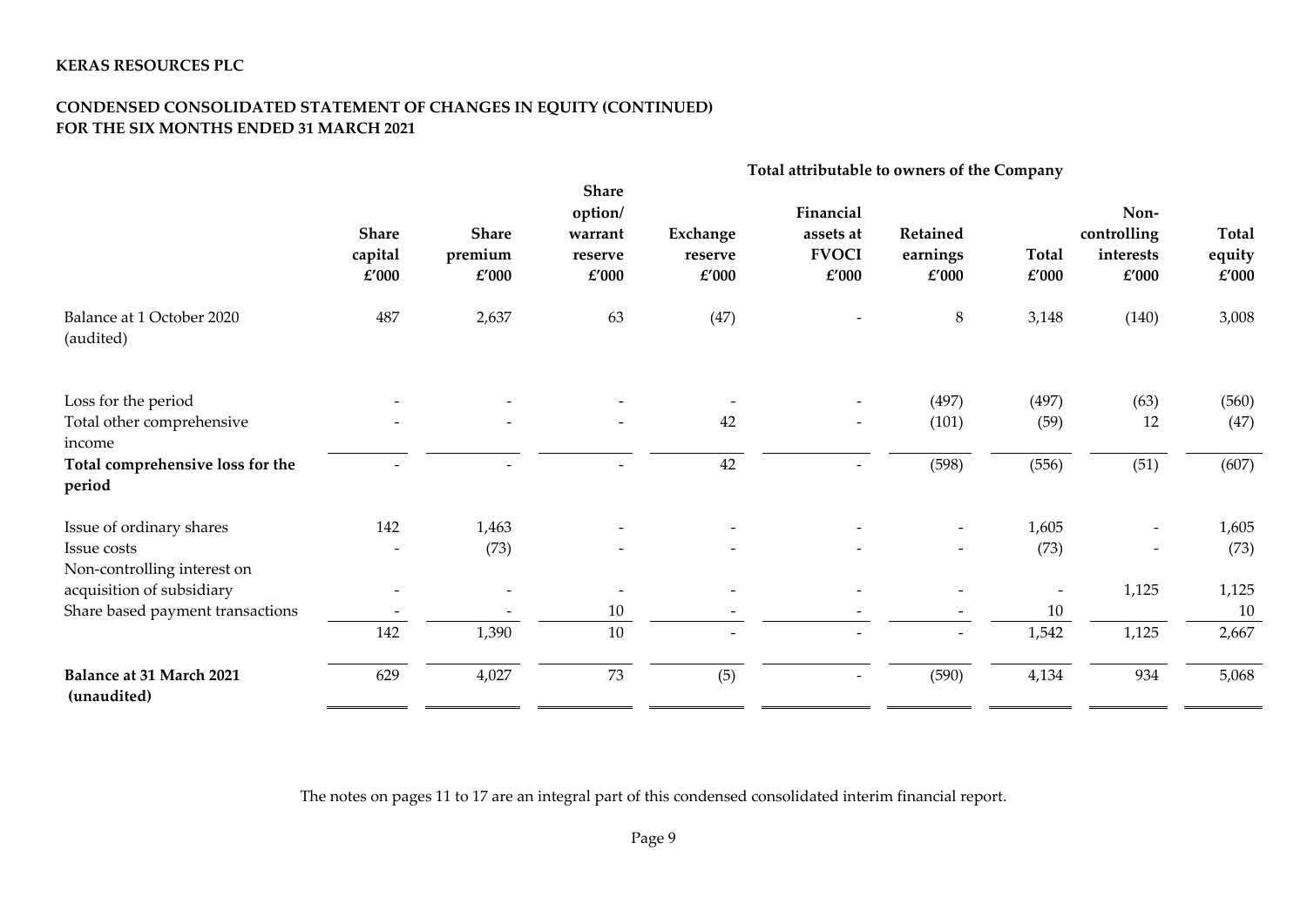# **CONDENSED CONSOLIDATED STATEMENT OF CASH FLOWS FOR THE SIX MONTHS ENDED 31 MARCH 2021**

|                                                      | 31-Mar-21   | 31-Mar-20   | 30-Sep-20      |
|------------------------------------------------------|-------------|-------------|----------------|
|                                                      | (unaudited) | (unaudited) | (audited)      |
|                                                      | £'000       | £'000       | $\pounds'000$  |
| Cash flows from operating activities                 |             |             |                |
| Loss from operating activities                       | (560)       | (809)       | (1,242)        |
| Adjustments for:                                     |             |             |                |
| Depreciation and amortisation                        | 18          | 57          | 76             |
| Share of loss of equity accounted associate          | 71          |             | 4              |
| Loss on disposal of property, plant and equipment    |             |             |                |
| Foreign exchange differences                         | 117         | (2)         | (39)           |
| Compensation on cancellation of SARS scheme          |             | 119         | 120            |
| Equity-settled share-based payment transactions      | 10          | 30          | 63             |
|                                                      | (344)       | (605)       | (1,018)        |
| Changes in:                                          |             |             |                |
| - inventories                                        | 7           |             |                |
| - trade and other receivables                        | (186)       | (1)         | $\overline{2}$ |
| - trade and other payables                           | 45          | 188         | 278            |
| Cash used in operating activities                    | (478)       | (418)       | (738)          |
| Finance costs                                        |             |             |                |
| Net cash used in operating activities                | (478)       | (418)       | (738)          |
| Cash flows from investing activities                 |             |             |                |
| Acquisition of property, plant and equipment         | (93)        |             |                |
| Proceeds from sale of property, plant and equipment  |             |             |                |
| Exploration and licence expenditure                  | (161)       | (16)        | (1)            |
| Investment in associate to date of control           | (455)       |             | (938)          |
| Net cash used in investing activities                | (709)       | (16)        | (939)          |
| Cash flows from financing activities                 |             |             |                |
| Net proceeds from issue of share capital             | 1,477       | 337         | 1,931          |
| Proceeds from short term borrowings                  |             |             |                |
| Net cash flows from financing activities             | 1,477       | 337         | 1,931          |
| Net (decrease)/increase in cash and cash equivalents | 290         | (97)        | 254            |
| Cash and cash equivalents at beginning of period     | 438         | 184         | 184            |
| Cash acquired with subsidiary                        | 158         |             |                |
| Effect of foreign exchange rate changes              |             |             |                |
| Cash and cash equivalents at end of period           | 886         | 87          | 438            |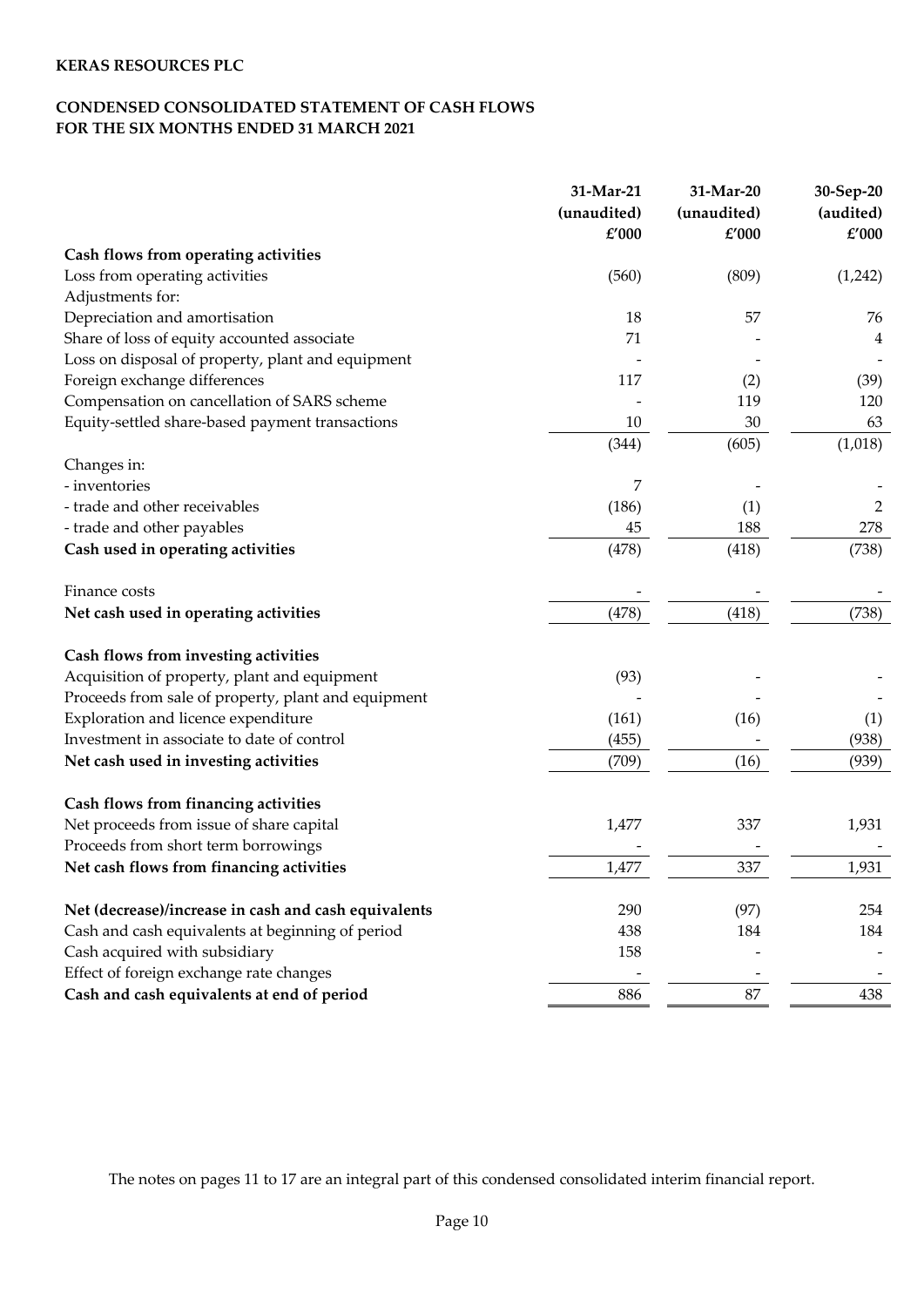### **NOTES TO THE CONDENSED CONSOLIDATED INTERIM FINANCIAL STATEMENTS FOR THE SIX MONTHS ENDED 31 MARCH 2021**

#### **1. Reporting entity**

Keras Resources plc (the "Company") is a company domiciled in England and Wales. The condensed consolidated interim financial statements of the Company as at and for the six months ended 31 March 2021 comprise the Company and its subsidiaries (together referred to as the "Group") and the Group's interests in associates and jointly controlled entities. The Group currently operates as an explorer and developer.

#### **2. Basis of preparation**

### **(a) Statement of compliance**

This condensed consolidated interim financial report has been prepared in accordance with IAS 34 *Interim Financial Reporting*. Selected explanatory notes are included to explain events and transactions that are significant to an understanding of the changes in financial performance and position of the Group since the last annual consolidated financial statements as at and for the year ended 30 September 2020. This condensed consolidated interim financial report does not include all the information required for full annual financial statements prepared in accordance with International Financial Reporting Standards.

This condensed consolidated interim financial report was approved by the Board of Directors on 23 June 2021.

### **(b) Judgements and estimates**

Preparing the interim financial report requires Management to make judgements, estimates and assumptions that affect the application of accounting policies and the reported amounts of assets and liabilities, income and expense. Actual results may differ from these estimates.

In preparing this condensed consolidated interim financial report, significant judgements made by Management in applying the Group's accounting policies and key sources of estimation uncertainty were the same as those that applied to the consolidated financial statements as at and for the year ended 30 September 2020.

# **3. Significant accounting policies**

The accounting policies applied by the Group in this condensed consolidated interim financial report are the same as those applied by the Group in its consolidated financial statements as at and for the year ended 30 September 2020.

#### **4. Financial instruments**

#### **Financial risk management**

The Group's financial risk management objectives and policies are consistent with those disclosed in the consolidated financial statements as at and for the year ended 30 September 2020.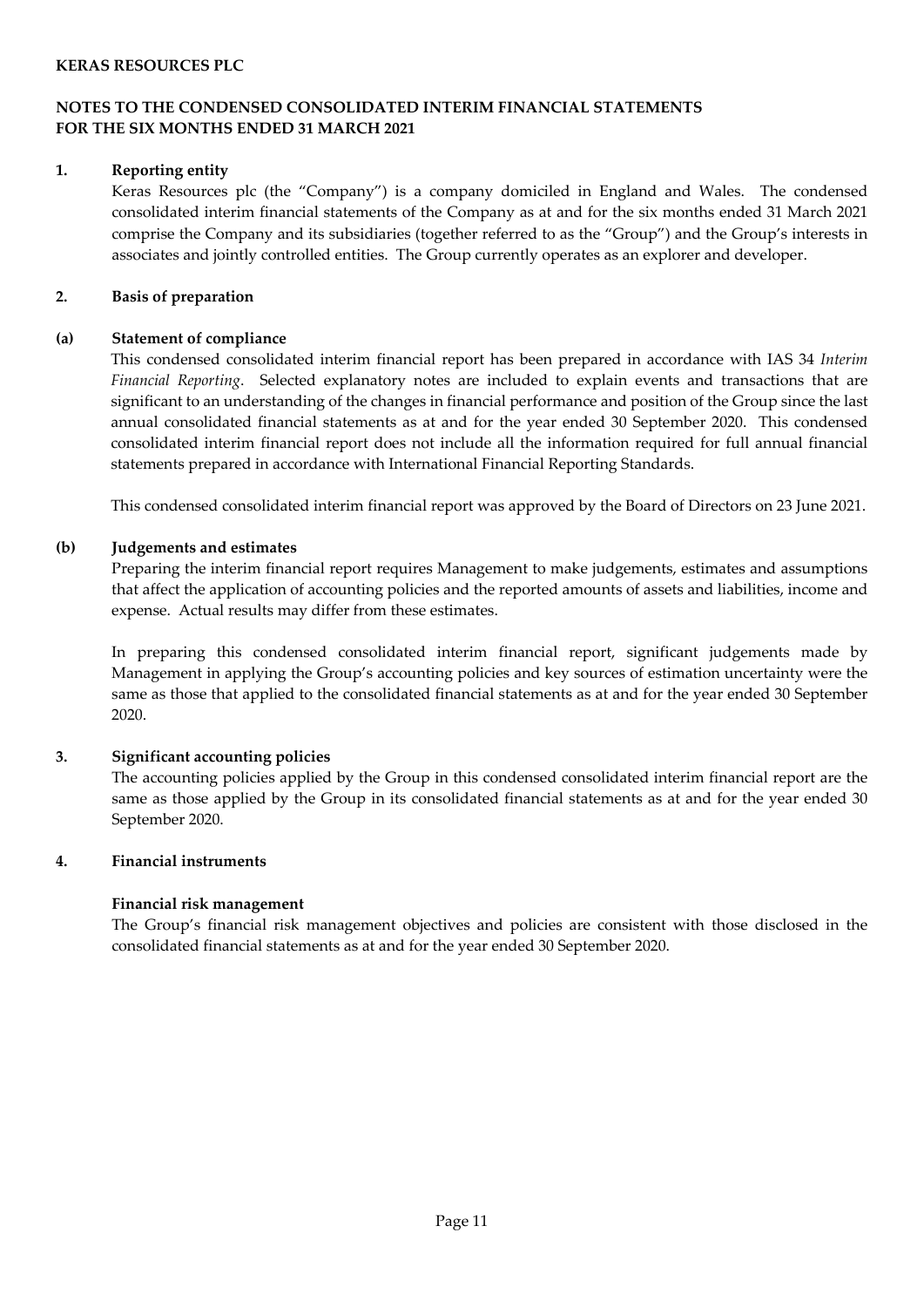### **NOTES TO THE CONDENSED CONSOLIDATED INTERIM FINANCIAL STATEMENTS FOR THE SIX MONTHS ENDED 31 MARCH 2021 (CONTINUED)**

#### **5. Segment information**

The Group considers that it operates in two distinct business areas, manganese mining in West Africa and phosphate mining in Utah, USA. These business areas form the basis of the Group's operating segments. For each segment, the Group's Managing Director (the chief operating decision maker) reviews internal management reports on at least a quarterly basis.

Other operations relate to the group's administrative functions conducted at its head office and by its intermediate holding company together with consolidation adjustments.

Information regarding the results of each reportable segment is included below. Performance is measured based on segment profit before tax, as included in the internal management reports that are reviewed by the Group's Managing Director. Segment results are used to measure performance as Management believes such information is the most relevant in evaluating the performance of certain segments relative to other entities that operate within the exploration industry.

### **For the six months ended 31 March 2021 (unaudited)**

|                  | Manganese | Phosphate<br>£'000 | Other<br>operations<br>£'000 | <b>Total</b><br>£'000 |
|------------------|-----------|--------------------|------------------------------|-----------------------|
| External revenue |           | 31                 |                              | 31                    |
| Loss before tax  | (60)      | (110)              | (390)                        | (560)                 |
| Segment assets   | 1,082     | 2,958              | 1,502                        | 5,542                 |

#### **For the six months ended 31 March 2020 (unaudited)**

|                  | Manganese<br>£'000       | Phosphate<br>£'000       | Other<br>operations<br>£'000 | <b>Total</b><br>£'000 |
|------------------|--------------------------|--------------------------|------------------------------|-----------------------|
| External revenue | $\overline{\phantom{a}}$ | $\overline{\phantom{0}}$ |                              |                       |
| Loss before tax  | (373)                    | -                        | (436)                        | (809)                 |
| Segment assets   | 993                      | -                        | 470                          | 1,463                 |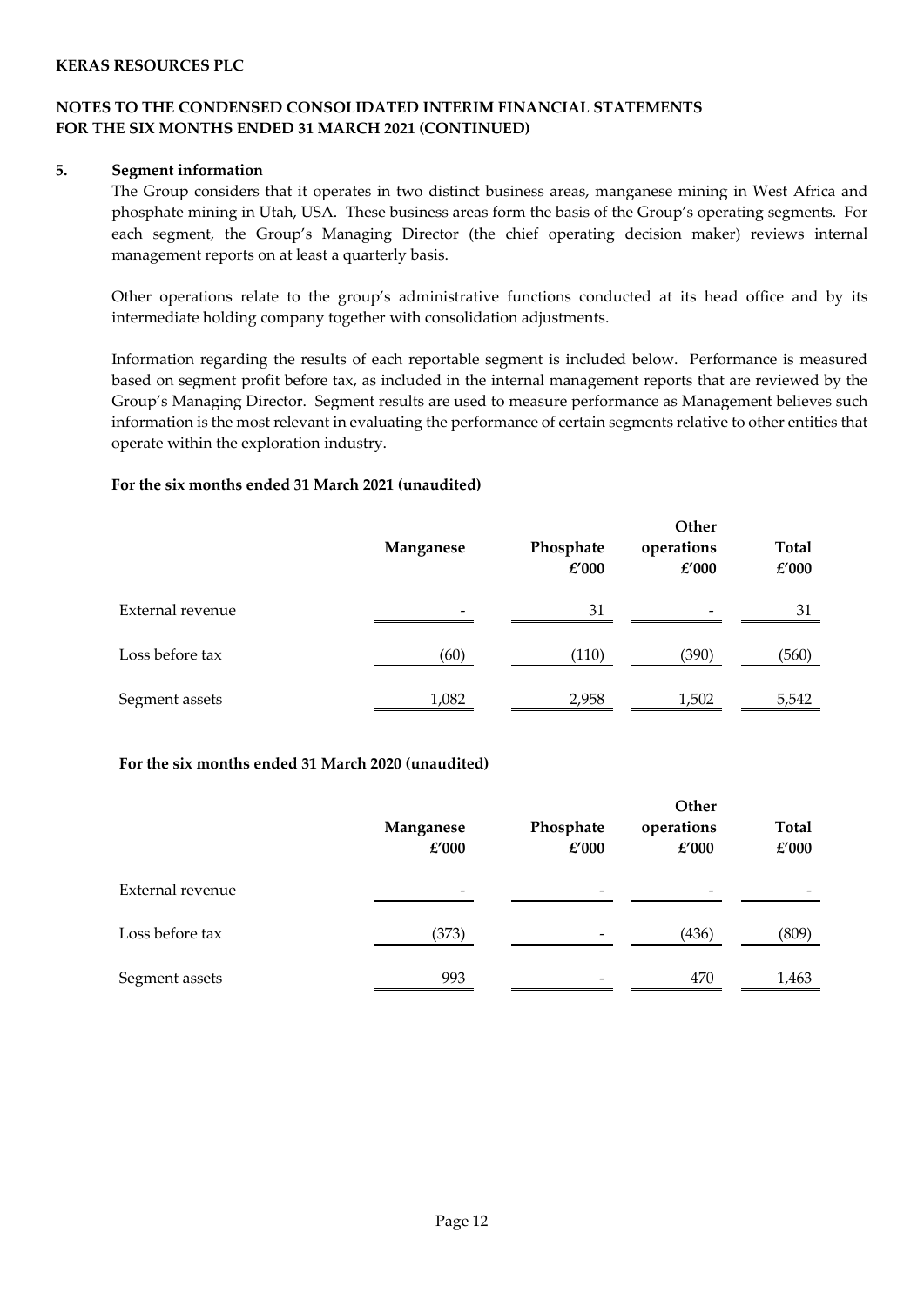# **NOTES TO THE CONDENSED CONSOLIDATED INTERIM FINANCIAL STATEMENTS FOR THE SIX MONTHS ENDED 31 MARCH 2021 (CONTINUED)**

# **5. Segment information (continued)**

**For the twelve months ended 30 September 2020 (audited)**

|                          | Manganese<br>£'000       | Phosphate<br>£'000 | Other<br>operations<br>£'000 | <b>Total</b><br>£'000 |
|--------------------------|--------------------------|--------------------|------------------------------|-----------------------|
| External revenue         | $\overline{\phantom{0}}$ | -                  |                              |                       |
| Profit/(loss) before tax | (405)                    | (4)                | (833)                        | (1,242)               |
| Segment assets           | 1,011                    | 1,622              | 842                          | 3,475                 |

### **Information about geographical segments:**

# **For the six months ended 31 March 2021 (unaudited)**

|                  | West<br>Africa<br>£'000 | <b>US</b><br>£'000 | Other<br>operations<br>£'000 | <b>Total</b><br>£'000 |
|------------------|-------------------------|--------------------|------------------------------|-----------------------|
| External revenue |                         | 31                 | $\overline{\phantom{a}}$     | 31                    |
| Loss before tax  | (60)                    | (110)              | (390)                        | (560)                 |
| Segment assets   | 1,082                   | 2,958              | 1,502                        | 5,542                 |

### **For the six months ended 31 March 2020 (unaudited)**

|                  | West<br>Africa<br>£'000 | <b>US</b><br>£'000       | Other<br>operations<br>£'000 | <b>Total</b><br>£'000 |
|------------------|-------------------------|--------------------------|------------------------------|-----------------------|
| External revenue | $\qquad \qquad -$       | $\overline{\phantom{a}}$ | $\overline{\phantom{0}}$     |                       |
| Loss before tax  | (373)                   |                          | (436)                        | (809)                 |
| Segment assets   | 993                     |                          | 470                          | 1,463                 |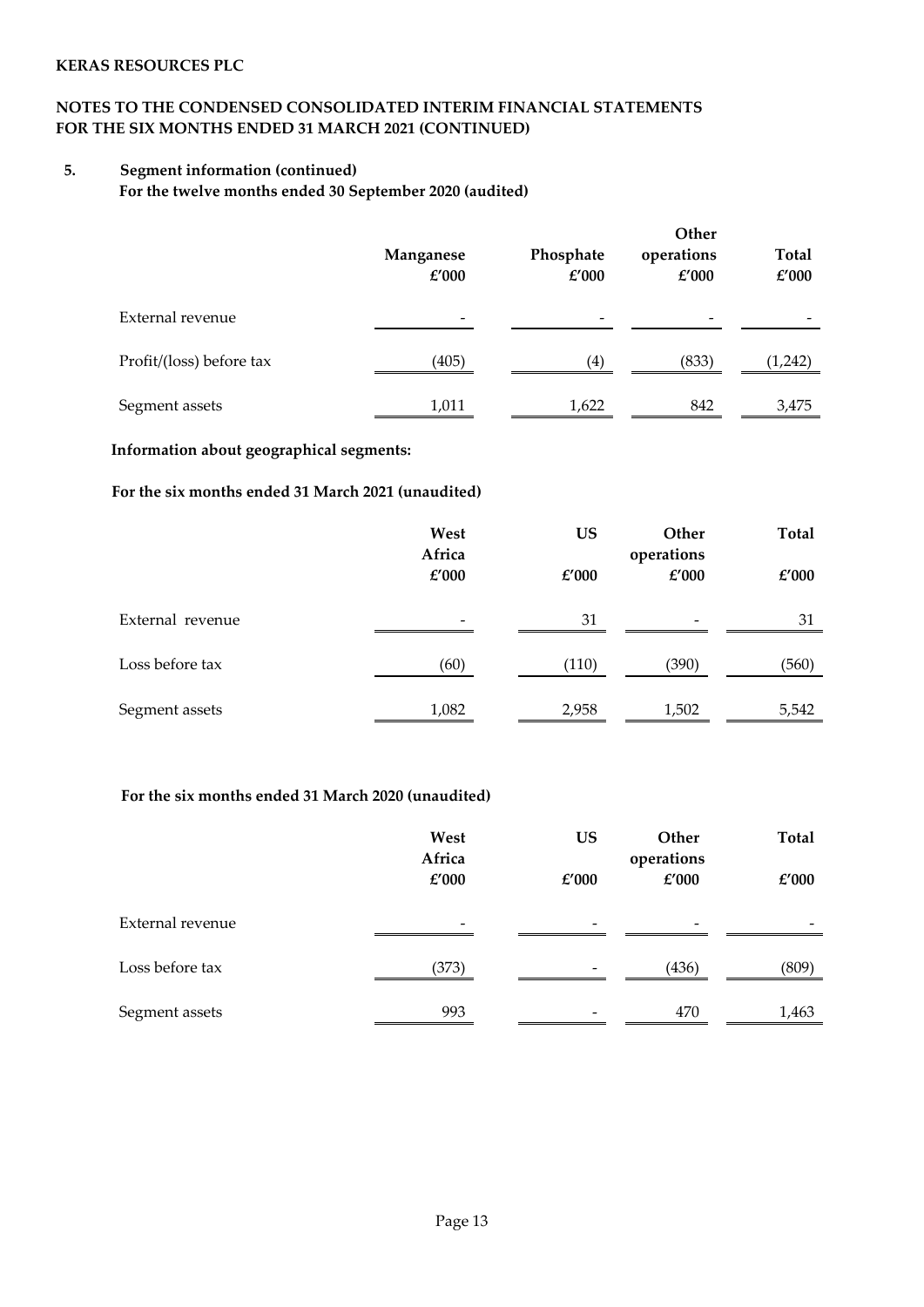# **NOTES TO THE CONDENSED CONSOLIDATED INTERIM FINANCIAL STATEMENTS FOR THE SIX MONTHS ENDED 31 MARCH 2021 (CONTINUED)**

# **5. Segment information (continued)**

**Information about geographical segments (continued):**

**For the twelve months ended 30 September 2020 (audited)**

|                          | West<br>Africa<br>£'000  | <b>US</b><br>£'000       | Other<br>operations<br>£'000 | <b>Total</b><br>£'000 |
|--------------------------|--------------------------|--------------------------|------------------------------|-----------------------|
| External revenue         | $\overline{\phantom{a}}$ | $\overline{\phantom{0}}$ | $\overline{\phantom{0}}$     |                       |
| Profit/(loss) before tax | (405)                    | (4)                      | (833)                        | (1,242)               |
| Segment assets           | 1,011                    | 1,622                    | 842                          | 3,475                 |

### **6. Seasonality of operations**

The Group is not considered to be subject to seasonal fluctuations.

### **7. Intangible assets**

|                                      | 6 months<br>31 Mar 21<br>(unaudited) | 6 months<br>31 Mar 20<br>(unaudited) | 12 months<br>30 Sep 20<br>(audited) |
|--------------------------------------|--------------------------------------|--------------------------------------|-------------------------------------|
|                                      | £'000                                | £'000                                | £'000                               |
| Cost                                 |                                      |                                      |                                     |
| Balance at beginning of period       | 1,227                                | 1,206                                | 1,206                               |
| Additions                            | 2,629                                | 16                                   | 1                                   |
| Disposals                            | (158)                                |                                      |                                     |
| Effect of movement in exchange rates | (61)                                 | (1)                                  | 20                                  |
| Balance at end of period             | 3,637                                | 1,221                                | 1,227                               |
| <b>Impairment losses</b>             |                                      |                                      |                                     |
| Balance at beginning of period       | 158                                  | 155                                  | 155                                 |
| Impairment                           |                                      |                                      |                                     |
| Amortisation                         |                                      |                                      |                                     |
| Disposals                            | (158)                                |                                      |                                     |
| Effect of movement in exchange rates |                                      |                                      | 3                                   |
| Balance at end of period             |                                      | 155                                  | 158                                 |
| Carrying amounts                     |                                      |                                      |                                     |
| Balance at end of period             | 3,637                                | 1,066                                | 1,069                               |
| Balance at beginning of period       | 1,069                                | 1,051                                | 1,051                               |

Intangible assets comprise the fair value of prospecting and exploration rights.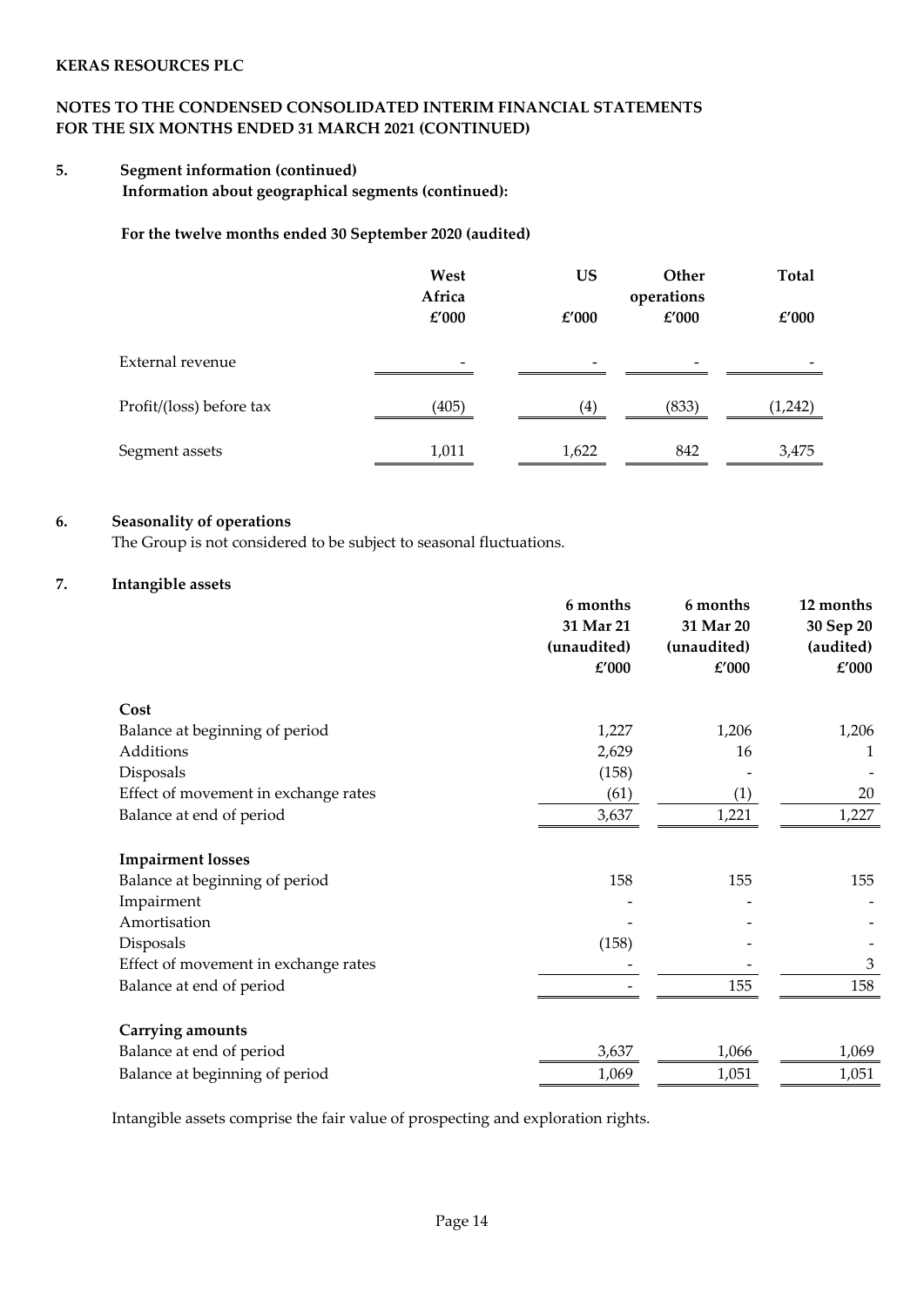## **NOTES TO THE CONDENSED CONSOLIDATED INTERIM FINANCIAL STATEMENTS FOR THE SIX MONTHS ENDED 31 MARCH 2021 (CONTINUED)**

#### **8. Property, plant and equipment**

### **Acquisitions and disposals**

During the six months ended 31 March 2021 the Group acquired assets with a cost of £263,000 (six months ended 31 March 2020: £nil, twelve months ended 30 September 2020: £nil).

Assets with a carrying amount of £nil were disposed of during the six months ended 31 March 2021 (six months ended 31 March 2019: £nil; twelve months ended 30 September 2020: £nil), resulting in a loss on disposal of £nil (six months ended 31 March 2019: £nil; twelve months ended 30 September 2020: £nil), which is included in 'administrative expenses' in the condensed consolidated statement of comprehensive income.

#### **9. Investments**

The interest in Falcon Isle was acquired for nominal consideration under a binding heads of terms dated 28 July 2020. Under this agreement the Company agreed to provide US\$2.5m in loans to Falcon Isle payable in agreed tranches. Falcon Isle is the 100% owner of the Diamond Creek phosphate mine located in in Utah (USA) which is a fully permitted, high grade direct shipping ore organic phosphate operating mine.

At 30 September 2020 the Company had advanced US\$ 1.9m to Falcon Isle, resulting in an equity interest of 40% and bringing the cost of the investment in the associate to £1,626,000.

On 31 December 2020 the Company advanced the balance of \$0.6m and its equity interest has increased to 51%.

The initial acquisitions were accounted for under the equity method of accounting but upon achieving control on 31 December 2020, the acquisition method of accounting has been applied.

The details of the business combination are as follows:

|                                                    | Fair value<br>£'000 |
|----------------------------------------------------|---------------------|
| Intangibles                                        | 2,170               |
| Fixed assets                                       | 172                 |
| Inventory                                          | 142                 |
| Receivables                                        | 122                 |
| Bank balances and cash                             | 158                 |
| Trade and other payables                           | (17)                |
| Loans                                              | (3, 164)            |
|                                                    | (417)               |
| Adjust: Non controlling interest                   | 204                 |
| Adjust : goodwill                                  | 298                 |
| Adjust: Equity accounted losses to date of control | 76                  |
|                                                    | 161                 |
|                                                    | £'000               |
| Satisfied by:                                      |                     |

161

Acquisition related costs 161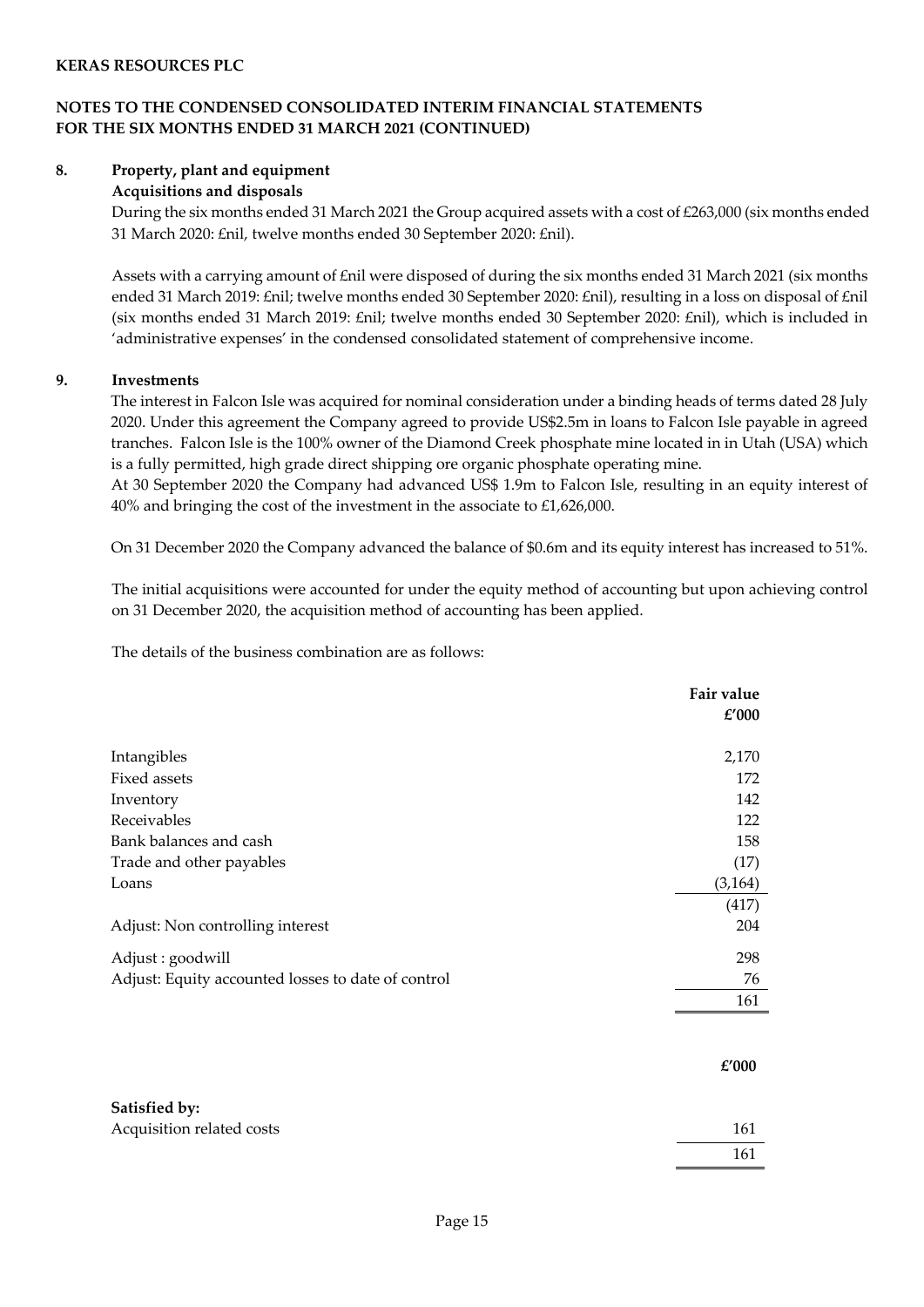### **NOTES TO THE CONDENSED CONSOLIDATED INTERIM FINANCIAL STATEMENTS FOR THE SIX MONTHS ENDED 31 MARCH 2021 (CONTINUED)**

#### **10. Inventories**

|     | Phosphate                              | 31-Mar-21<br>(unaudited)<br>£'000<br>135<br>135 | 31-Mar-20<br>(unaudited)<br>$\pounds'000$ | 30-Sep-20<br>(audited)<br>£'000 |
|-----|----------------------------------------|-------------------------------------------------|-------------------------------------------|---------------------------------|
| 11. | Other investments                      |                                                 |                                           |                                 |
|     |                                        | 31-Mar-21                                       | 31-Mar-20                                 | 30-Sep-20                       |
|     |                                        | (unaudited)                                     | (unaudited)                               | (audited)                       |
|     |                                        | £'000                                           | £'000                                     | £'000                           |
|     | Equity securities - available for sale |                                                 |                                           |                                 |
|     | Brought forward                        |                                                 | 9,923                                     | 9,923                           |
|     | Disposal via demerger                  |                                                 | (9, 923)                                  | (9, 923)                        |
|     |                                        |                                                 |                                           |                                 |

Equity securities represented ordinary and performance shares in Calidus Resources Limited ("Calidus"), a company listed on the Australian Securities Exchange ("ASX").

These equity securities were demerged on 19 November 2019 by way of a capital reduction scheme.

### **12. Trade and other receivables**

|                   | 31-Mar-21   | 31-Mar-20   | $30-Sep-20$ |
|-------------------|-------------|-------------|-------------|
|                   | (unaudited) | (unaudited) | (audited)   |
|                   | £'000       | £'000       | £'000       |
| Other receivables | 352         | 36          | 71          |
| Prepayments       | 39          | -           | 12          |
|                   | 391         | 36          | 83          |

Trade receivables and other receivables are stated at their nominal values less allowances for non recoverability.

#### **13. Share capital and reserves**

#### **Issue of ordinary shares**

On 18 December 2020, 400,000,000 ordinary shares were issued for cash at £0.0011 per share.

On 18 December 2020 B Moritz and D Reeves, conditionally agreed to subscribe for 36,363,636 and 63,636,364 shares each at £0.0011 per share, these were issued on 18 January 2021 following a General Meeting to grant increased authority to issue shares.

On 18 January 2021, 869,565,217 ordinary shares were agreed to be issued at £0.00115 per share, of these, B Moritz conditionally agreed to subscribe for 17,391,304 shares and R Lamming conditionally agreed to subscribe for 26,086,957 shares in lieu of part of his salary. Of these shares, 600,000,000 were issued on 18 January 2021 and the balance of 269,565,217 were issued on 15 February 2021 following a General Meeting to grant increased authority to issue shares.